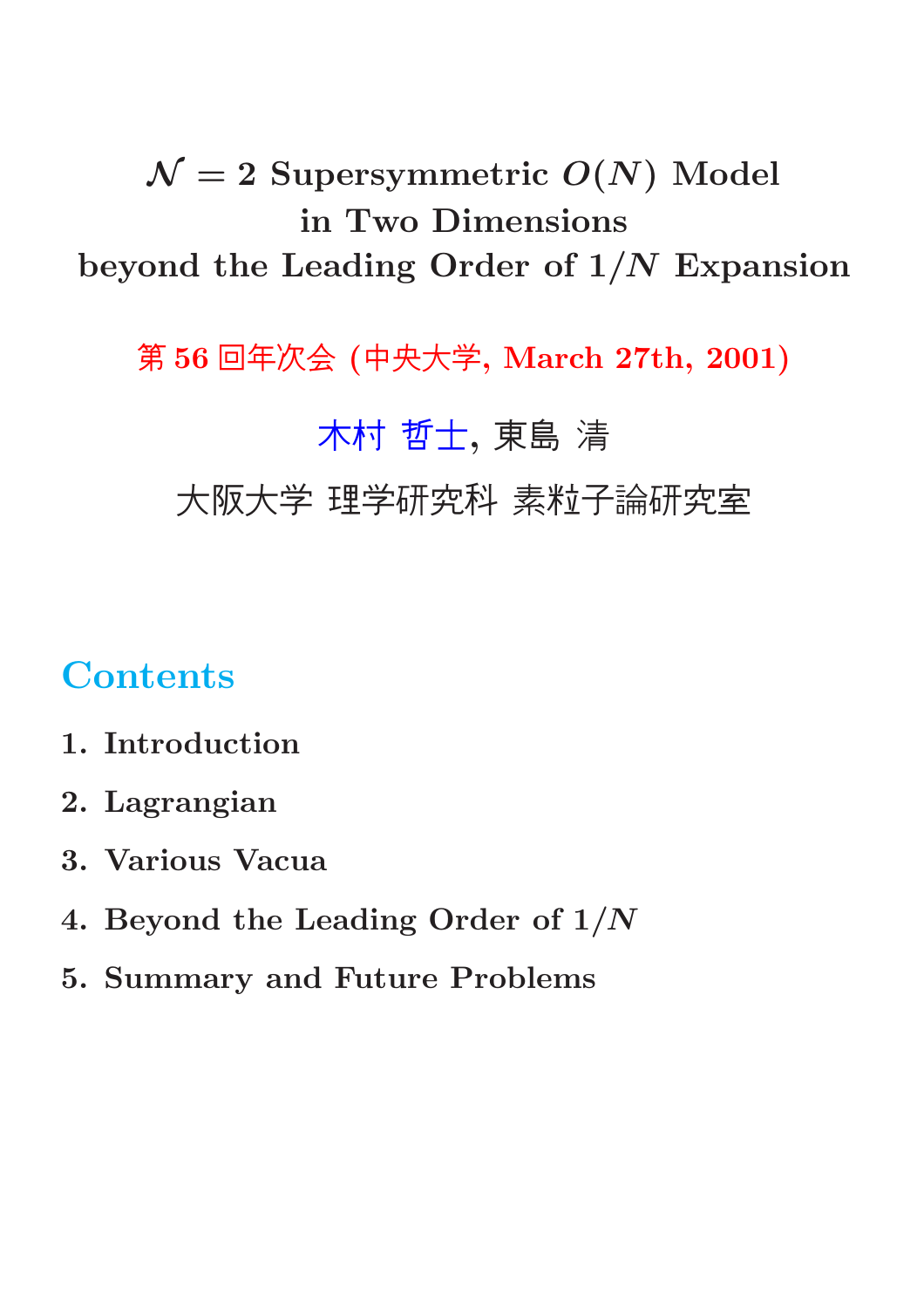### 1. Introduction

 $D=4, \mathcal{N}=1$  sigma model  $\rightarrow D=2, \mathcal{N}=2$  sigma model target space  $G^{\mathbb{C}}/\hat{H}$ : non-compact Kähler manifold (NCKM) QNG bosons : non-compact directions

compact, homogeneous target space にするため auxiliary gauge fields を導入 : D-term constraint  $(\mathrm{ex.})\,\; \mathbb{C}P^{N},\, G_{N,M}(\mathbb{C}),\, Q^{N}\,\, \mathrm{model}^{1},\, \mathrm{etc.}$ 

今回は gauge fields を導入せず、

non-compact, non-homogeneous のままのモデルの解析  $D = 2, \mathcal{N} = 2, O(N)$  model (*F*-term constraint only)

investigation NCKM 上の場のダイナミクス 安定真空の存在 漸近的自由性, 非自由性

<sup>&</sup>lt;sup>1</sup>K. Higashijima, T.K., M. Nitta and M. Tsuzuki, Prog. Theor. Phys.  $105$  (2001) 261.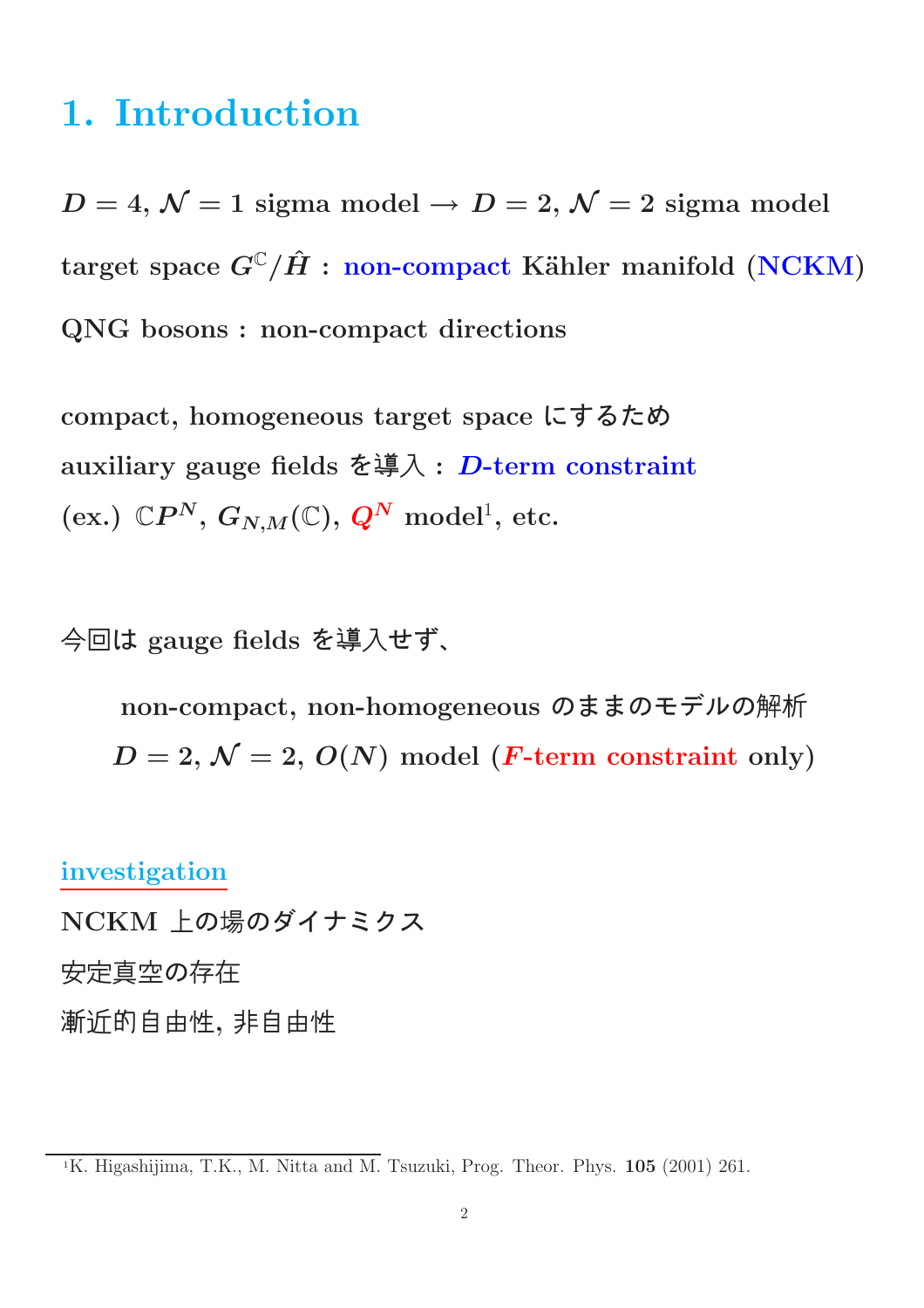## 2. Lagrangian

$$
\mathcal{L} = \int \! d^4 \theta \Phi_i^* \Phi_i + \frac{1}{2} \! \Big\{ \int \! d^2 \theta \Phi_0 \big( \Phi_i^2 - a^2 \big) + \big( \text{c.c.} \big) \Big\} \; .
$$

 $\Phi_i$  : Dynamical Chiral Superfield,  $O(N)^{\mathbb{C}}$  ベクトル表現  $\Phi_0$ : Auxiliary Chiral Superfield,  $O(N)^{\mathbb{C}}$  一重項  $a^2: = N/g^2,$  実定数,  $\boldsymbol{F}\text{-}\mathbf{term}$  拘束を与える.

 $\textit{\textbf{F-term}}\ \ \textit{\textbf{m}}$ 束条件: $\ \Phi_i^2=a^2\ ,\ \ \ \Phi_i^{*2}=a^2$ ⇓  $({\rm Re} A_i)^2 - ({\rm Im} A_j)^2 = a^2 \ , \ \ ({\rm Re} A_i) ({\rm Im} A_i) = 0$ 

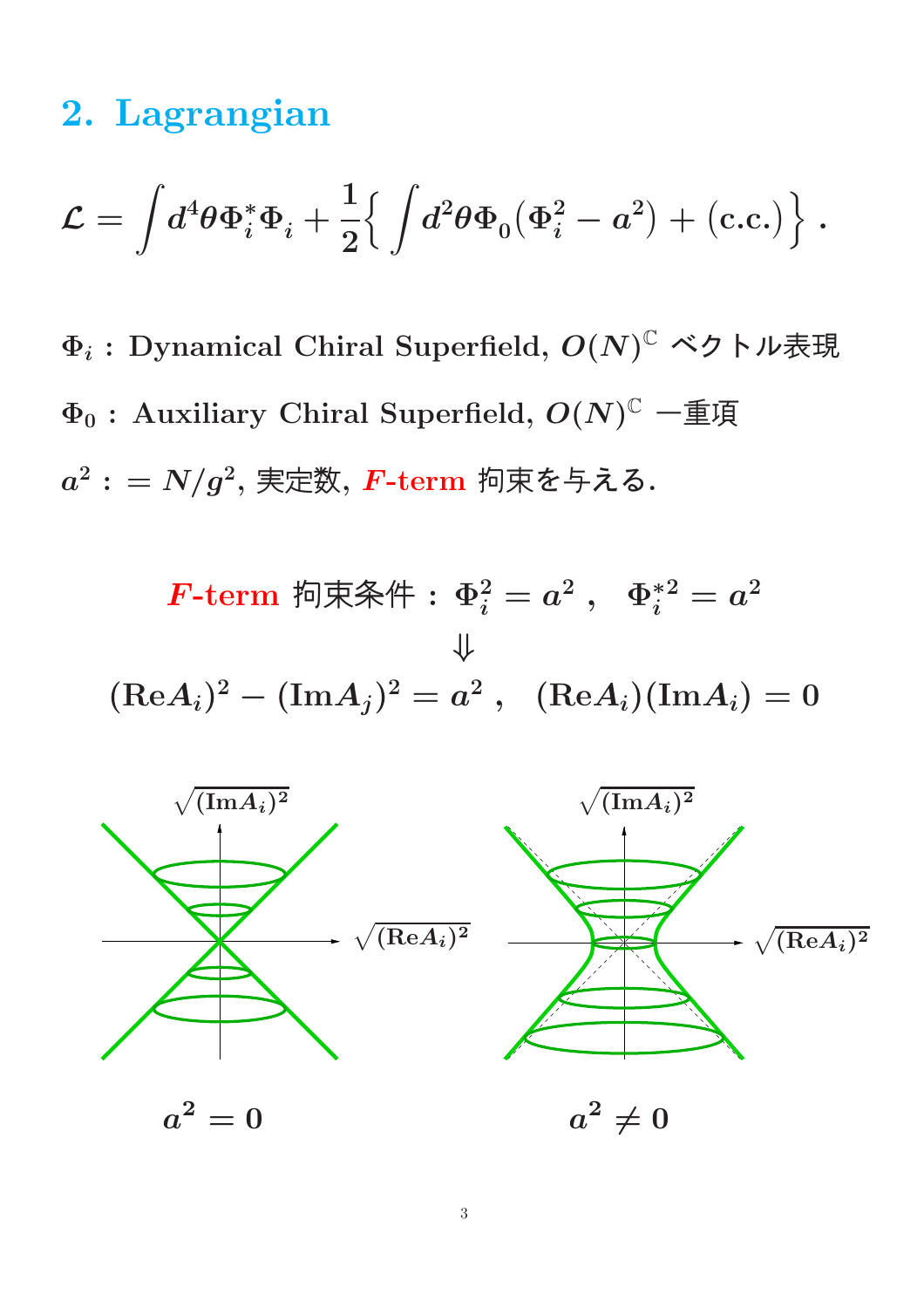## 3. Various Vacua (leading order of 1/N)

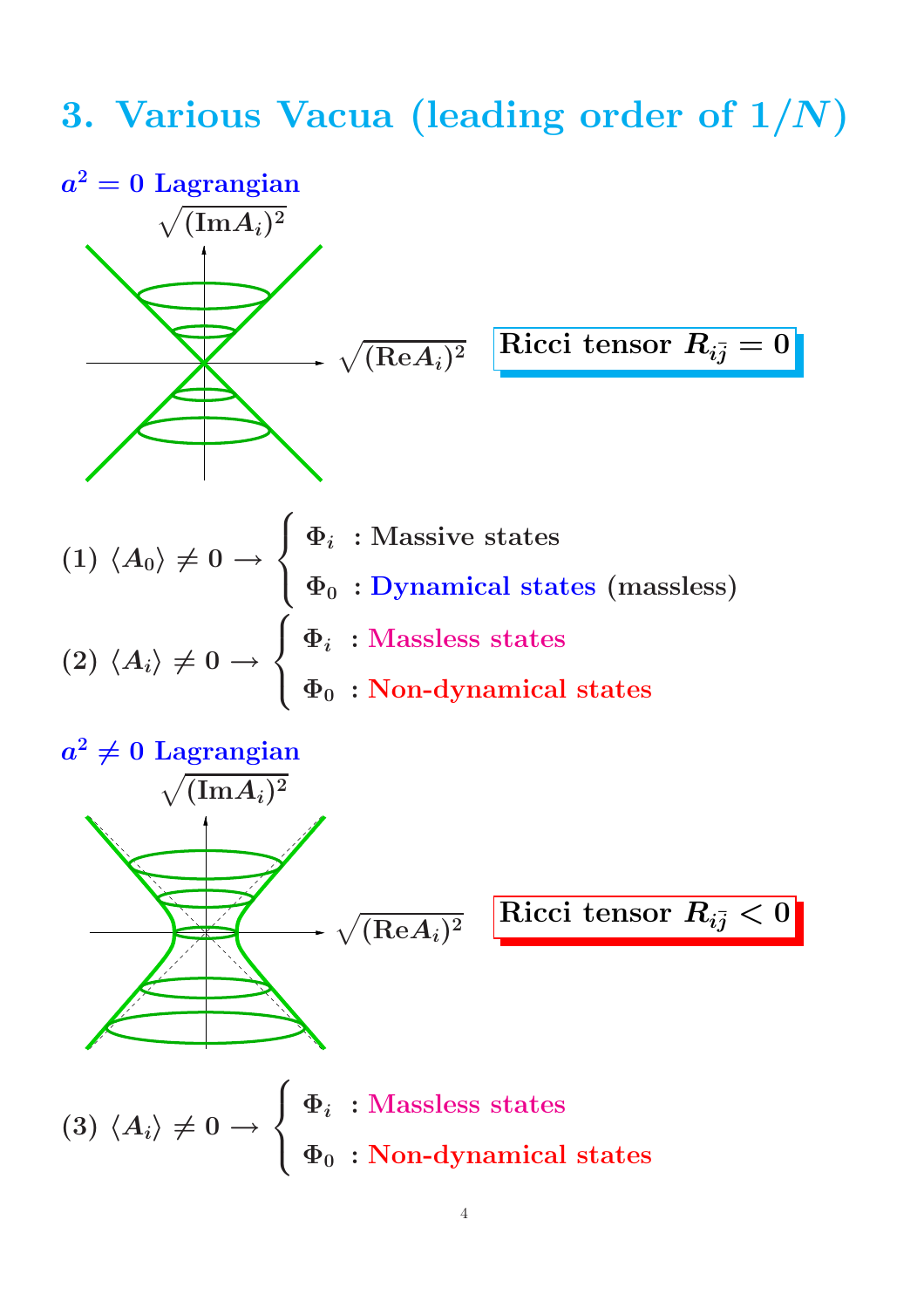## 4. Beyond the Leading Order of 1/N



 $A_i:\,D_{ij}(p)=$  $\delta_{ij}$  $-p^2$  $\,,\qquad \psi_i\,:\,S_{ij}(p)=$  $\delta_{ij}$  $\rlap/p$ .  $A_0: \, D_A(p) = -\big[\Pi(p)\big]^{-1}\ , \ \ \ \psi_0: \, S_\psi(p) = -\rlap/p \cdot \big[\Pi(p)\big]^{-1}\ ,$  $\displaystyle{F_0:\,D_F(p)=-p^2}$  $\cdot\left[\Pi(p)\right]^{-1}.$ 

$$
\Pi(p)=-|\langle A_i\rangle|^2+\frac{N}{8\pi}\int_0^1dx\frac{p^2}{\lambda^2-x(1-x)p^2}\ ,
$$
  

$$
Z^{-1}=1+\frac{1}{N}\log\left(\log\frac{\Lambda^2}{\lambda^2}+\frac{4\pi}{N}|\langle A_i\rangle|^2\right)\ .
$$

$$
\frac{N}{g_R^2} = Z^{-1} \frac{N}{g^2} \,, \quad g_R \to \text{finite}, \quad \Lambda \to \infty
$$

bare coupling constant  $g \to \infty$ 

#### Asymptotically Non-Free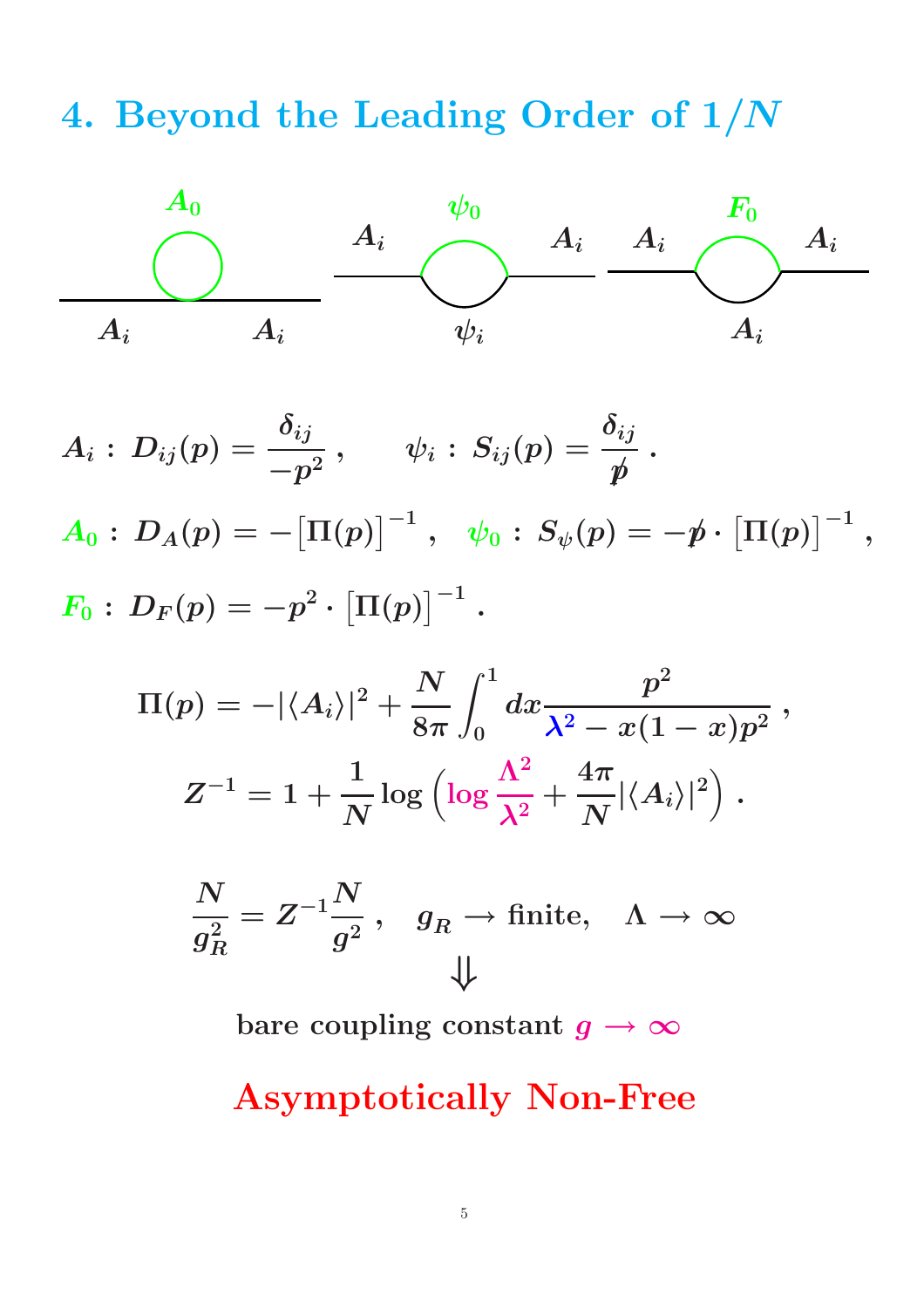### 5. Summary and Future Problems

F-term 拘束のみの Lagrangian から出発  $\bm{a^2}= \bm{0} \, \, \text{Lagrangian} \, \left(R_{i\bar{j}}=0\right)$  $\langle A_0 \rangle \neq 0$ : mass gap, auxiliary fields  $\rightarrow$  dynamical states  $\langle A_i \rangle \neq 0$ : auxiliary fields  $\rightarrow$  non-dynamical states  $a^2\neq 0$  Lagrangian  $(R_{i\bar{j}} < 0)$  $\langle A_i \rangle \neq 0$ : auxiliary fields  $\rightarrow$  non-dynamical states Beyond the leading order of 1/N 定性的に漸近的非自由であることを確認。

#### Future Problems

○ 定量的な繰り込み群の考察

QNG bosons の自由度を復活させた Lagrangian を用いた Wilson 的繰り込み群の展開

$$
{\cal L} \;=\; \int \! d^4\theta {\cal K} (\Phi_i^* \Phi_i) + \int \! d^2\theta W(\Phi_i) + \int \! d^2\overline{\theta} W^* (\Phi_i^*) \;.
$$

◦ NCKM の Ricci tensor と摂動論 (one-loop)

$$
\beta_{i\bar{j}}(g) \,\,=\,\, - \frac{1}{2\pi} R_{i\bar{j}} \; .
$$

◦ NCKM 上の補助場のダイナミクスの一般論

non-compact, Ri¯<sup>j</sup> > 0 ? −−→ β > 0 摂動論 −−−−−→ 漸近的非自由 ? −−→ mass gap なし 非摂動論 −−−−−−→ non-dynamical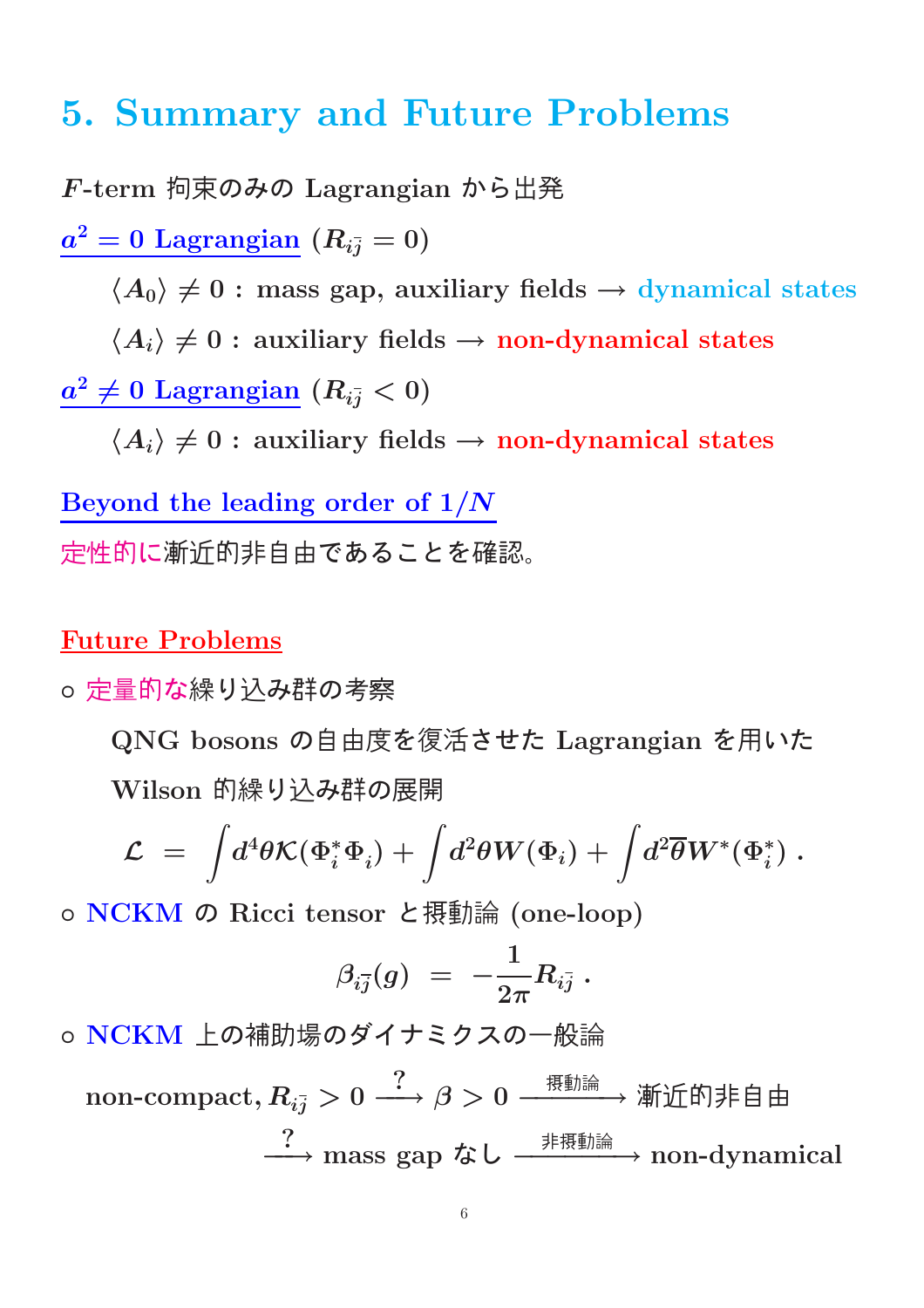# Effective Potential and Gap Equations Strong Coupling Theory

$$
V_{\text{eff}} = \frac{N}{2} \int \frac{d^2 k}{(2\pi)^2 i} \log \left[ (-k^2 + m^2)^2 - f^2 \right] - N \int \frac{d^2 k}{(2\pi)^2 i} \log \left[ -k^2 + m^2 \right] - \frac{1}{2} f (\phi_i^2 + \phi_i^{*2}) + m^2 \phi_i^* \phi_i .
$$

$$
0 = \phi_i (m^4 - f^2) ,
$$
  
\n
$$
0 = \phi_i^* (m^4 - f^2) ,
$$
  
\n
$$
0 = 2m \left\{ \phi_i^* \phi_i + N \int \frac{d^2 k}{(2\pi)^2 i (-k^2 + m^2)^2 - f^2} -N \int \frac{d^2 k}{(2\pi)^2 i - k^2 + m^2} \right\} ,
$$
  
\n
$$
0 = -\frac{1}{2} (\phi_i^2 + \phi_i^{*2}) - N \int \frac{d^2 k}{(2\pi)^2 i (-k^2 + m^2)^2 - f^2} .
$$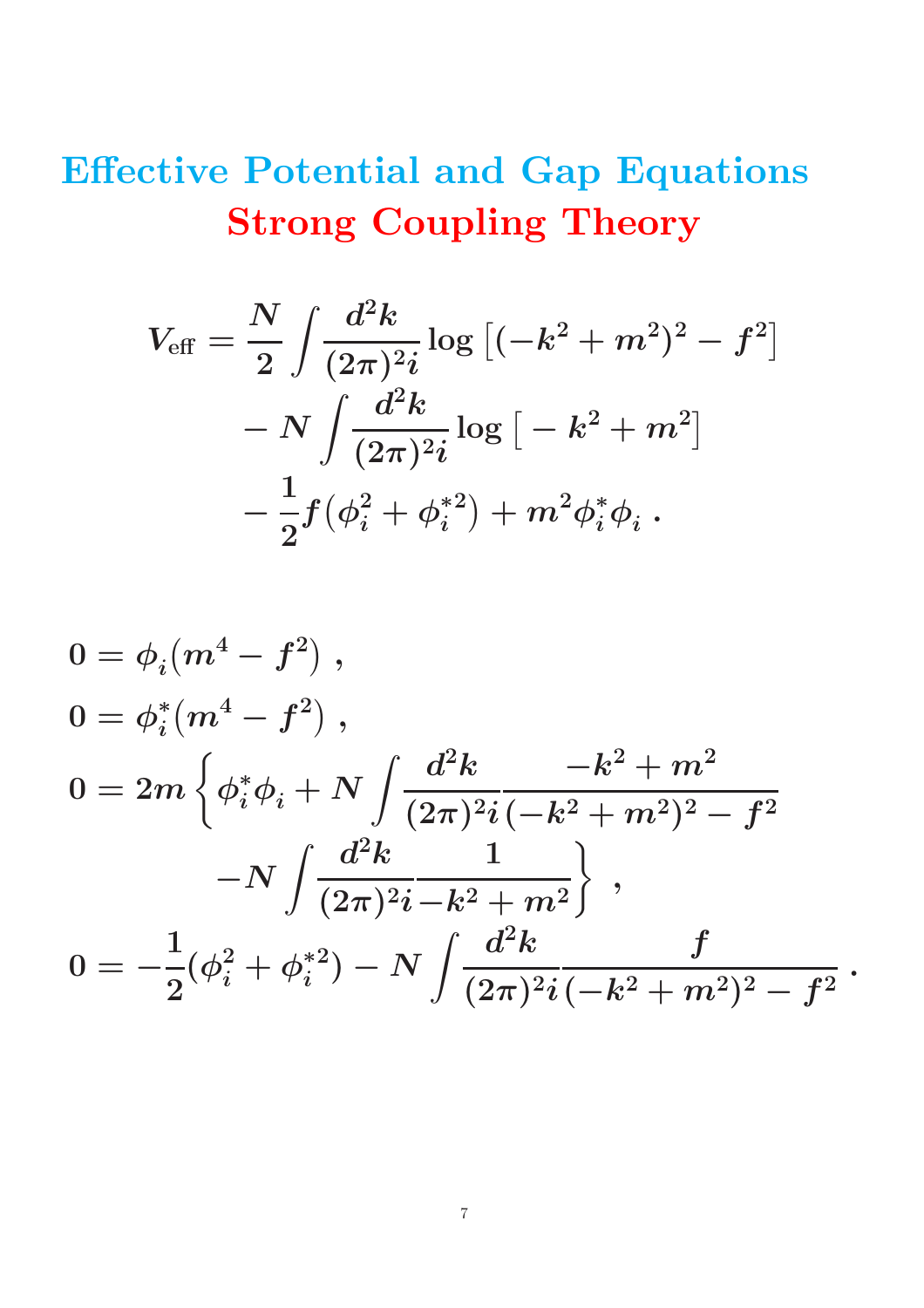# Effective Potential and Gap Equations Weak Coupling Theory

$$
\begin{aligned} V_{\text{eff}} &= \frac{N}{2} \int \!\! \frac{d^2k}{(2\pi)^2 i} \log\left[(-k^2+m^2)^2 - f^2\right] \\ &- N \int \!\! \frac{d^2k}{(2\pi)^2 i} \log\left[-k^2+m^2\right] \\ &- \frac{1}{2} f e^{i\theta} (\phi_i^2-a^2) - \frac{1}{2} f e^{-i\theta} (\phi_i^{*2}-a^2) + m^2 \phi_i^* \phi_i~. \end{aligned}
$$

$$
\begin{aligned} 0&=\phi_i(m^4-f^2)=\phi_i^*(m^4-f^2)\;,\\ 0&=2m\left\{\phi_i^*\phi_i+N\int\frac{d^2k}{(2\pi)^2i}\frac{-k^2+m^2}{(-k^2+m^2)^2-f^2}\right.\\ &\left. -N\int\frac{d^2k}{(2\pi)^2i}\frac{1}{-k^2+m^2}\right\}\;,\\ \frac{N}{g^2}&=\phi_i^2\ +fe^{-i\theta}N\int\frac{d^2k}{(2\pi)^2i}\frac{1}{(-k^2+m^2)^2-f^2}\;,\\ \frac{N}{g^2}&=\phi_i^{*2}\ +fe^{i\theta}N\int\frac{d^2k}{(2\pi)^2i}\frac{1}{(-k^2+m^2)^2-f^2}\;. \end{aligned}
$$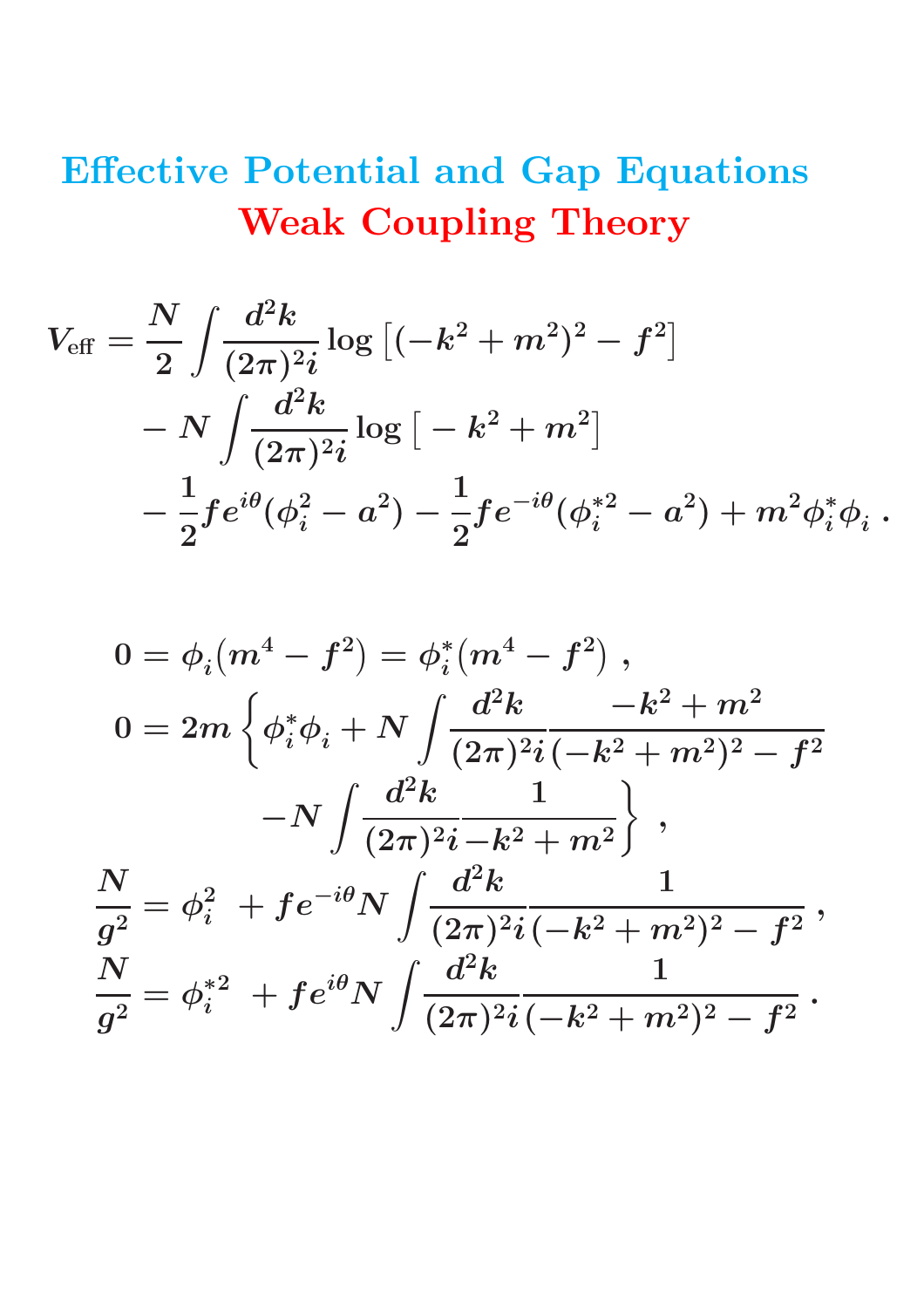## Lagrangian – component fields –

$$
\begin{aligned} \mathcal{L} &= \partial_\mu A_i^* \partial^\mu A_i + i \overline{\psi}_i \gamma^\mu \partial_\mu \psi_i \\ &+ \frac{1}{2} F_0 (A_i^2 - a^2) + \frac{1}{2} F_0^* (A_i^{*2} - a^2) - A_0^* A_0 A_i^* A_i \\ &- A_i \overline{\psi_0^c} \psi_i - A_i^* \overline{\psi_i^c} \psi_0 - \frac{1}{2} A_0 \overline{\psi}_i \psi_i - \frac{1}{2} A_0^* \overline{\psi}_i \psi_i^c \end{aligned}.
$$